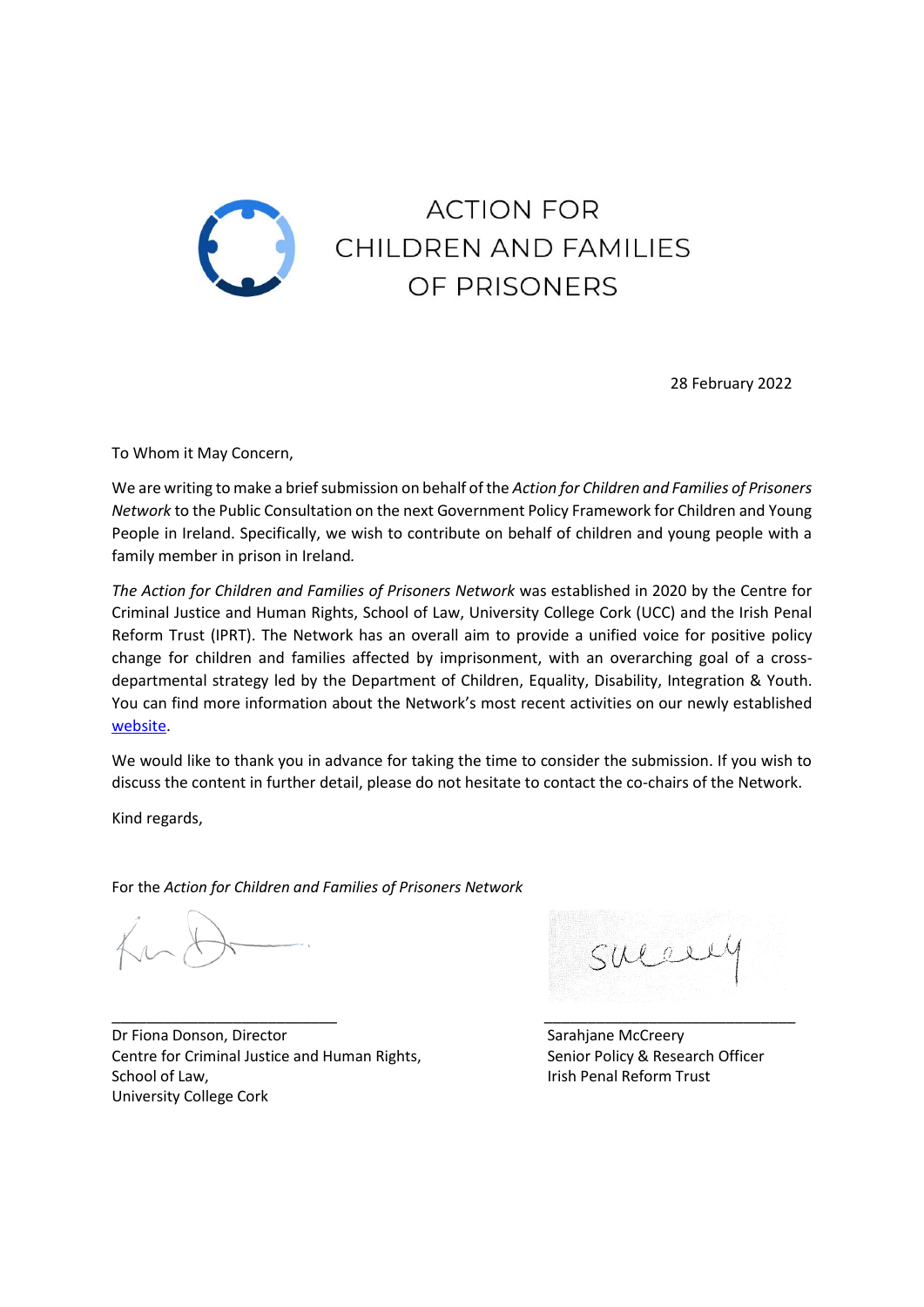In the following submission, the *Action for Children and Families of Prisoners Network* ('the Network') will address four of the key questions raised in this consultation **(questions 7, 8, 11 & 12)** with the view to highlighting the rights and needs of children and young people with a family member in prison in Ireland:

## Q7. What can be done to ensure that children and young people in Ireland are free from poverty, disadvantage and social exclusion?

Children with a family member in prison are a specific cohort at-risk of stigmatisation and social exclusion.<sup>1</sup> The recognition in *Better Outcomes, Brighter Futures: The National Policy Framework for Children and Young People, 2014-2020* of children and young people affected by imprisonment was a welcome initial step in recognising this overlooked group. *2*

Children have a right not to be discriminated against because of the "status and activities" of their parents under Article 2 of the UNCRC,<sup>3</sup> yet research has shown that children of imprisoned parents often experience stigmatisation and face significant adversities. <sup>4</sup> Thus, **the Network would recommend that any future policy framework for children and young people in Ireland should continue to recognise children with a family member in prison as a specific cohort in need of support (as recommended in IPRT's** *[Piecing it Together: Supporting Children and Families with Family](https://www.iprt.ie/site/assets/files/6958/piecing_it_together_supporting_children_and_families.pdf)  [Member in Prison in Ireland](https://www.iprt.ie/site/assets/files/6958/piecing_it_together_supporting_children_and_families.pdf)* **('the PiT Report') (recommendation 6.1)<sup>5</sup> and develop measures to support this cohort of children and young people.**

Teachers, where trained and supported, can play an important role in supporting children to overcome stigmatisation and adversity relating to family imprisonment. <sup>6</sup> Thus, **the Network would recommend that any future policy framework include a commitment to developing lessons and resources about the potential impact of imprisonment on families and children into both primary and secondary school curriculums and training teachers to respond to the needs of this cohort of children (recommendation 6.2 - PiT Report). <sup>7</sup> The Network would also recommend that any future policy** 

<sup>1</sup> Robertson, O. (2012). *Collateral Convicts: Children of Incarcerated Parents Recommendations and Good Practice from the UN Committee on the Rights of the Child.* [Online]. Geneva: Quaker United Nations Office. Available from:

[https://www.quno.org/sites/default/files/resources/ENGLISH\\_Collateral%20Convicts\\_Recommendations%20and%20good%20practice.pdf](https://www.quno.org/sites/default/files/resources/ENGLISH_Collateral%20Convicts_Recommendations%20and%20good%20practice.pdf) . [25 February 2022].

<sup>2</sup> Government of Ireland, (2014). *Better Outcomes, Brighter Future: The national policy framework for children & young people 2014 – 2020*. [Online]. Gov.ie. Available from: [https://assets.gov.ie/23796/961bbf5d975f4c88adc01a6fc5b4a7c4.pdf.](https://assets.gov.ie/23796/961bbf5d975f4c88adc01a6fc5b4a7c4.pdf) [25 February 2022].

<sup>3</sup> Article 2 of the United Nations Convention of the Rights of the Child (UNCRC): *Parties shall take all appropriate measures to ensure that the child is protected against all forms of discrimination or punishment on the basis of the status, activities, expressed opinions, or beliefs of the child's parents, legal guardians, or family members.*

<sup>4</sup> Convery, U. and Moore, L. (2011). *Children of Imprisoned Parents and their Problems. In Scharff-Smith*, P. and Gampell L., eds. Children of Imprisoned Parents. Denmark: Danish Institute of Human Rights, pp.12-30.

<sup>5</sup> Irish Penal Reform Trust (IPRT). (2021). *Piecing It Together: Supporting Children and Families with a Family Member in Prison in Ireland.* [Online]. IPRT. Available from[: https://www.iprt.ie/site/assets/files/6958/piecing\\_it\\_together\\_supporting\\_children\\_and\\_families.pdf.](https://www.iprt.ie/site/assets/files/6958/piecing_it_together_supporting_children_and_families.pdf) [25 February 2022]. P.8.

<sup>6</sup> Children of Prisoners Europe (COPE). (2017). First Port of Call: The role of schools in supporting children with imprisoned parents*. European Journal of Parental Imprisonment.* (6). [online]. COPE. Available from[: https://childrenofprisoners.eu/wp](https://childrenofprisoners.eu/wp-content/uploads/2019/02/EJPI_06_2017-ENGLISH_Web.pdf)[content/uploads/2019/02/EJPI\\_06\\_2017-ENGLISH\\_Web.pdf.](https://childrenofprisoners.eu/wp-content/uploads/2019/02/EJPI_06_2017-ENGLISH_Web.pdf) [25 February 2022].

<sup>7</sup> Irish Penal Reform Trust (IPRT). (2021). *Piecing It Together: Supporting Children and Families with a Family Member in Prison in Ireland.* [Online]. IPRT. Available from[: https://www.iprt.ie/site/assets/files/6958/piecing\\_it\\_together\\_supporting\\_children\\_and\\_families.pdf.](https://www.iprt.ie/site/assets/files/6958/piecing_it_together_supporting_children_and_families.pdf) [25 February 2022]. P.8.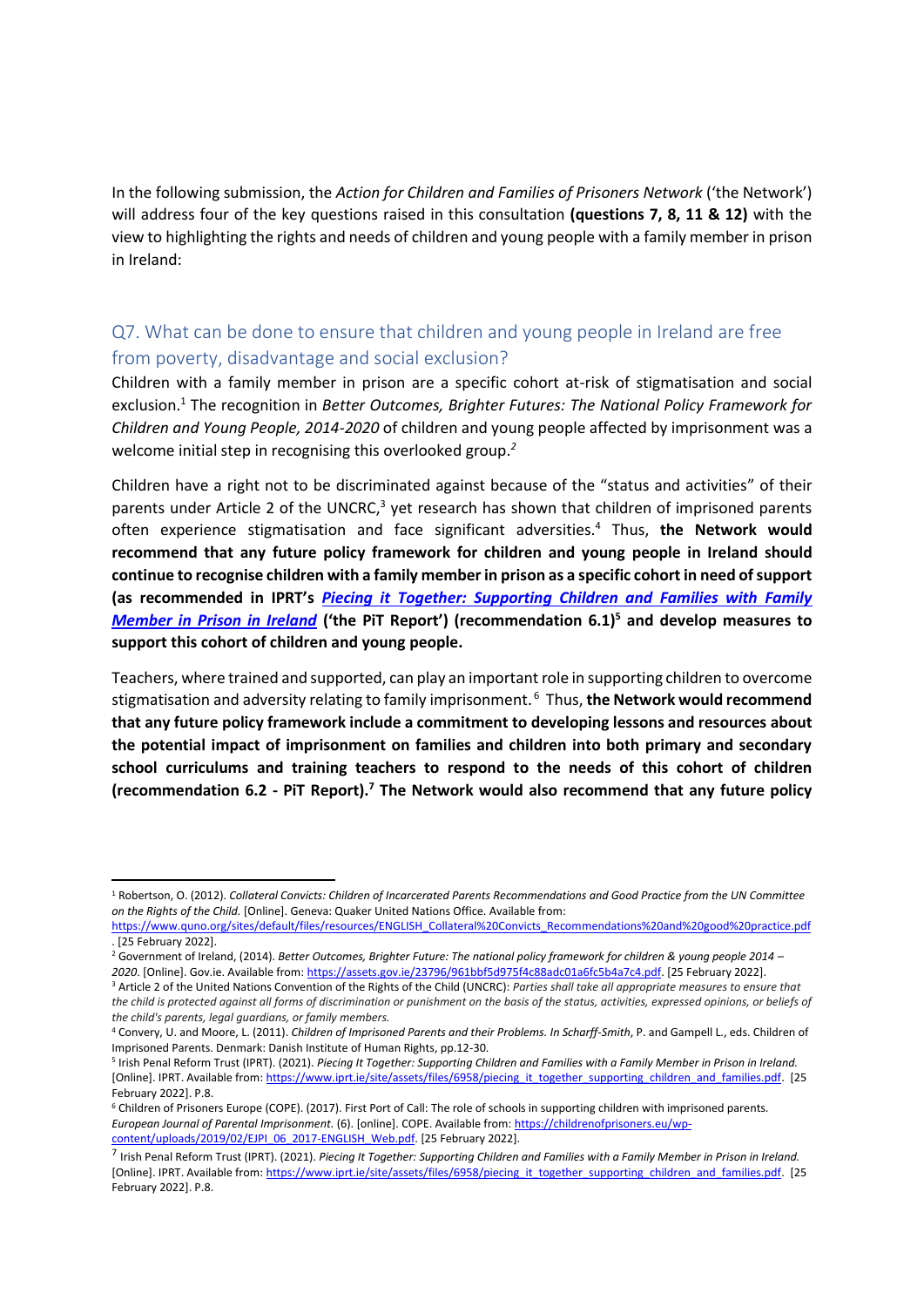**framework highlight the need for anti-bullying policies to address the needs of children with a family member in prison (recommendation 6.2 - PiT Report).<sup>8</sup>**

## Q.8 What can be done to ensure children and young people are respected and able to contribute to their world?

The right of the child to express their views on all matters concerning them is outlined in the UNCRC<sup>9</sup> as well as Recommendation CM/Rec (2018) 5 of the *Committee of Ministers to Member States*  concerning children with imprisoned parents.<sup>10</sup> Thus, children and young people have a fundamental right to share their views on their parent's imprisonment. Notwithstanding, there is still no formal mechanism in the Irish criminal justice system for children's views to be heard either directly or indirectly within this process. Considering this, **the Network recommends that any future policy framework relating to children and young people in Ireland should highlight the need for a formal process whereby a child's voice can be heard in all judicial decisions that may affect the child, including where the child's primary caregiver may be sent to prison as well as the need for judicial training on the rights of the child in all decision-making where the child is affected (recommendations 4.2, 4.3 - PiT report). <sup>11</sup>**

## Q.11. What could be done to respond to the impact of Covid-19 on children and young people?

COVID-19 had a negative impact on all children and young people in Ireland, the extent of which has yet to be seen. However, it has had a specifically negative impact on children with a family member in prison. The COVID-19 pandemic led to the on-off suspension of in-person visits with an 80% reduction between 2021 and the earlier stage of the pandemic in 2020 in the number of children physically visiting an adult in prison<sup>12</sup> (2,238 visits with children in 2021;<sup>13</sup> 11,079 visits with children in 2020). When visits were restored from July 2021, this was done on a phased basis;<sup>14</sup> visits were shorter in duration and limited to a maximum of two people including one child. <sup>15</sup> This meant that families with more than one child had to choose between children, which was extremely difficult in circumstances

<sup>12</sup> Irish Penal Reform Trust (IPRT). (2021*). Progress in the Penal System: The Need for Transparency*. [Online]. IPRT. Available from: [https://www.iprt.ie/site/assets/files/7052/progress\\_in\\_the\\_penal\\_system\\_2021\\_-\\_final.pdf.](https://www.iprt.ie/site/assets/files/7052/progress_in_the_penal_system_2021_-_final.pdf) [22 February 2022]. P.18.

<sup>8</sup> Irish Penal Reform Trust (IPRT). (2021). *Piecing It Together: Supporting Children and Families with a Family Member in Prison in Ireland.* [Online]. IPRT. Available from[: https://www.iprt.ie/site/assets/files/6958/piecing\\_it\\_together\\_supporting\\_children\\_and\\_families.pdf.](https://www.iprt.ie/site/assets/files/6958/piecing_it_together_supporting_children_and_families.pdf) [25 February 2022]. P.8.

<sup>9</sup> Article 12 of the Convention on the Rights of the Child (UNCRC): 1. "*Parties shall assure to the child who is capable of forming his or her own views the right to express those views freely in all matters affecting the child, the views of the child being given due weight in accordance with the age and maturity of the child."* 2. "*For this purpose the child shall in particular be provided the opportunity to be heard in any judicial and administrative proceedings affecting the child, either directly, or through a representative or an appropriate body, in a manner consistent with the procedural rules of national law*."

<sup>10</sup> Basic Principle 2.1 of the Recommendation CM/Rec (2018) 5 of the Committee of Ministers to Member States concerning children with imprisoned parents*: "Children with imprisoned parents shall be treated with respect for their human rights and with due regard for their particular situation and needs. These children shall be provided with the opportunity for their views to be heard, directly or indirectly, in relation to decisions which may affect them. Measures that ensure child protection, including respect for the child's best interests, family*  life and privacy shall be integral to this, as shall be the measures which support the role of the imprisoned parent from the start of *detention and after release."*

<sup>11</sup> Irish Penal Reform Trust (IPRT). (2021). *Piecing It Together: Supporting Children and Families with a Family Member in Prison in Ireland.* [Online]. IPRT. Available from[: https://www.iprt.ie/site/assets/files/6958/piecing\\_it\\_together\\_supporting\\_children\\_and\\_families.pdf.](https://www.iprt.ie/site/assets/files/6958/piecing_it_together_supporting_children_and_families.pdf) [25 February 2022]. P.7.

<sup>13</sup> Kildare Street, (2021). *Written answers: Wednesday, 24 November 2021 - Department of Justice and Equalit*y. [Online]. Kildare Street. Available from: https://www.kildarestreet.com/wrans/?id=2021-11-24a.313 [22 February 2022].

<sup>14</sup> Kildare Street, (2021). *Written answers: Wednesday, 24 November 2021 - Department of Justice and Equality*. [Online]. Kildare Street. Available from[: https://www.kildarestreet.com/wrans/?id=2021-11-24a.313.](https://www.kildarestreet.com/wrans/?id=2021-11-24a.313) [25 February 2022].

<sup>15</sup>Irish Prison Service (IPS), (2021). *The Recommencement of Physical Visits - September 14th, 2021.* [Online]. IPS. Available from: [https://www.irishprisons.ie/recommencement-physical-visits/.](https://www.irishprisons.ie/recommencement-physical-visits/) [25 February 2022].